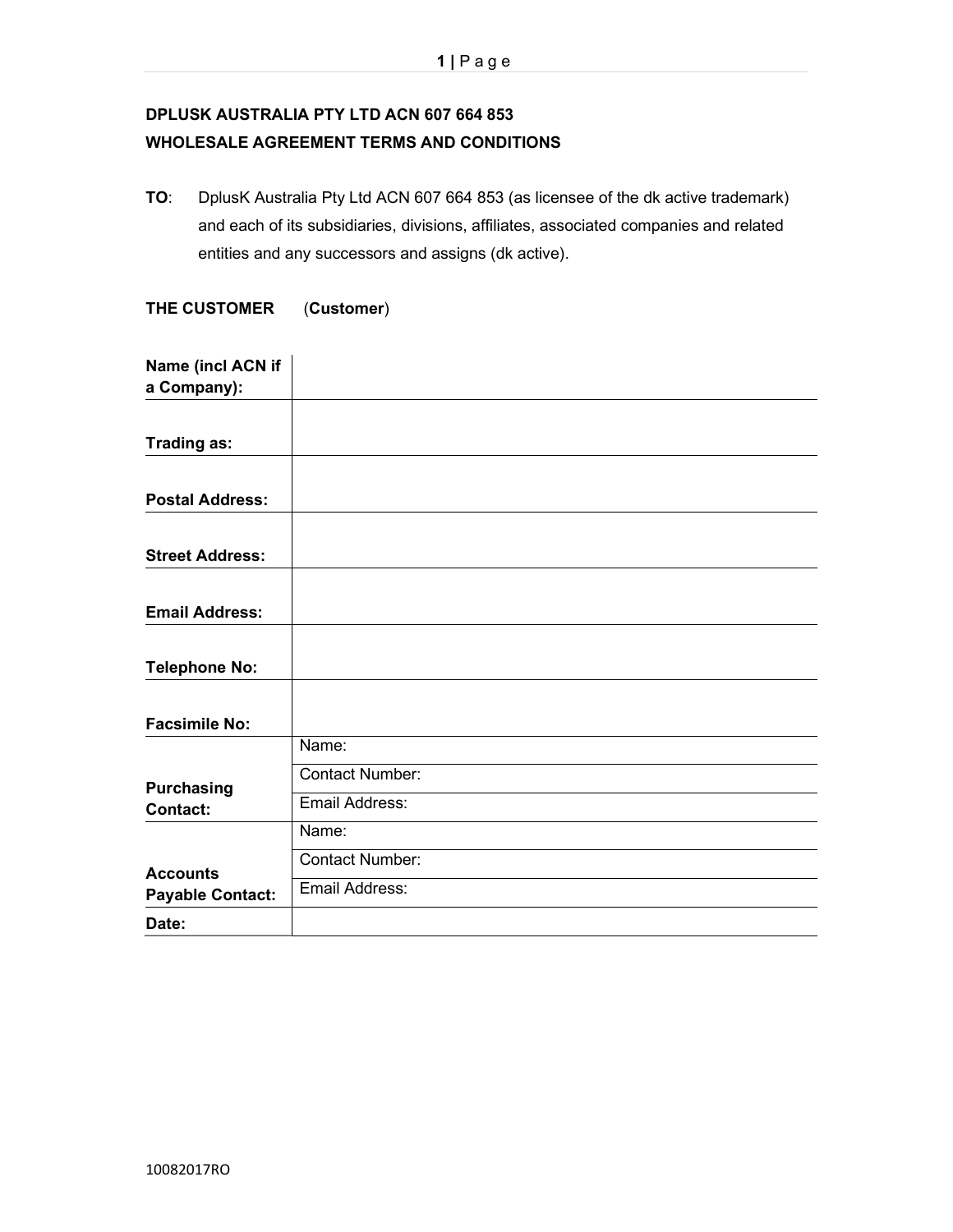## AUTHORISED PERSON completing this form:

By signing below, the Authorised Person binds the Customer to the Agreement and dk active relies on this Agreement in providing the Goods.

| <b>Position:</b> |                            |                      |  |
|------------------|----------------------------|----------------------|--|
| Name:            |                            |                      |  |
| <b>Address:</b>  |                            |                      |  |
| Telephone:       |                            |                      |  |
|                  | <b>Customer Signature:</b> | Date:                |  |
|                  | Witness Signature:         | Witness Name (print) |  |
|                  |                            |                      |  |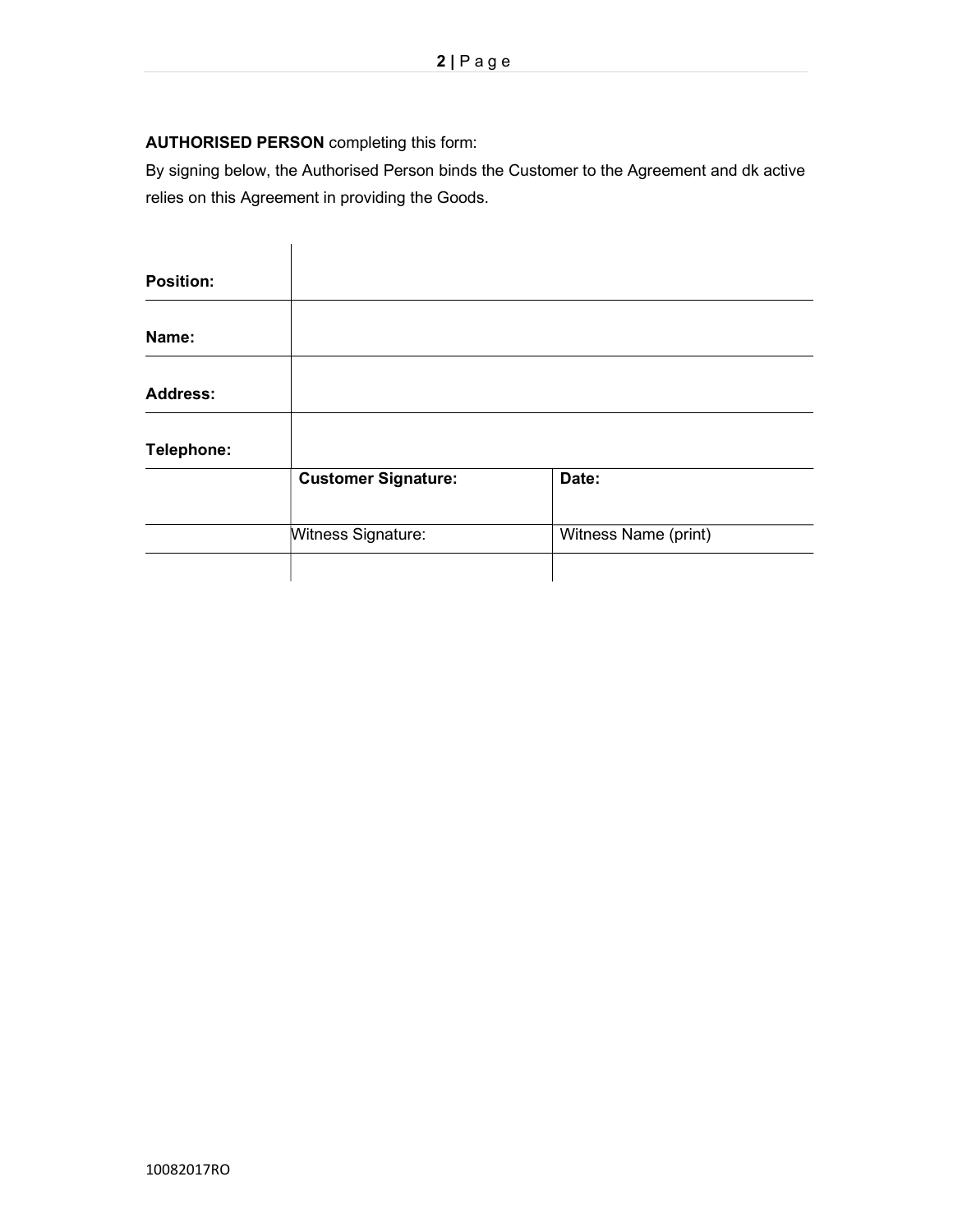#### TERMS AND CONDITIONS OF TRADE

To the fullest extent legally permissible, all dealings between dk active and the Customer relating to any Goods offered by dk active are subject to the following terms and conditions in this agreement unless otherwise agreed in writing:

#### 1. DEFINITIONS

'Agreement' means this agreement and includes any schedules or annexures attached hereto.

'Customer' means the company, entity listed or person named on page 1 of this agreement.

'Goods' means any garment or product labelled with the DplusK or dk active logo or as agreed between the Customer and dk active.

'The Goods Price' means the price of a garment listed on the dkactive.com website does not include freight charges.

'Invoice' means the final tax invoice for all Goods purchased by the Customer from dk active and must contain GST.

'Consumer' means the person or entity whom purchases the Goods from the Customer.

'Australian Consumer Law' means Schedule 2 of the Competition and Consumer Act 2010 (Cth).

#### 'Confidential Information' means:

- (a) the terms of this Agreement and their subject matter, including Information submitted or disclosed by a party during negotiations, discussions and meetings relating to this Agreement;
- (b) Information that at the time of disclosure by a Disclosing Party is identified to the Receiving Party as being confidential; and
- (c) all other Information belonging or relating to a Disclosing Party, or any Related Entity of that Disclosing Party, that is not generally available to the public at the time of disclosure other than by reason of a breach of this Agreement or which the Receiving Party knows, or ought reasonably to be expected to know, is confidential to that Disclosing Party or any Related Entity of that Disclosing Party.

#### 2. ORDERING

2.1 The initial order placed by the Customer, once accepted and approved by dk active must be greater than \$1000. Re orders will have a minimum value of \$250 for a Customer based in Australia.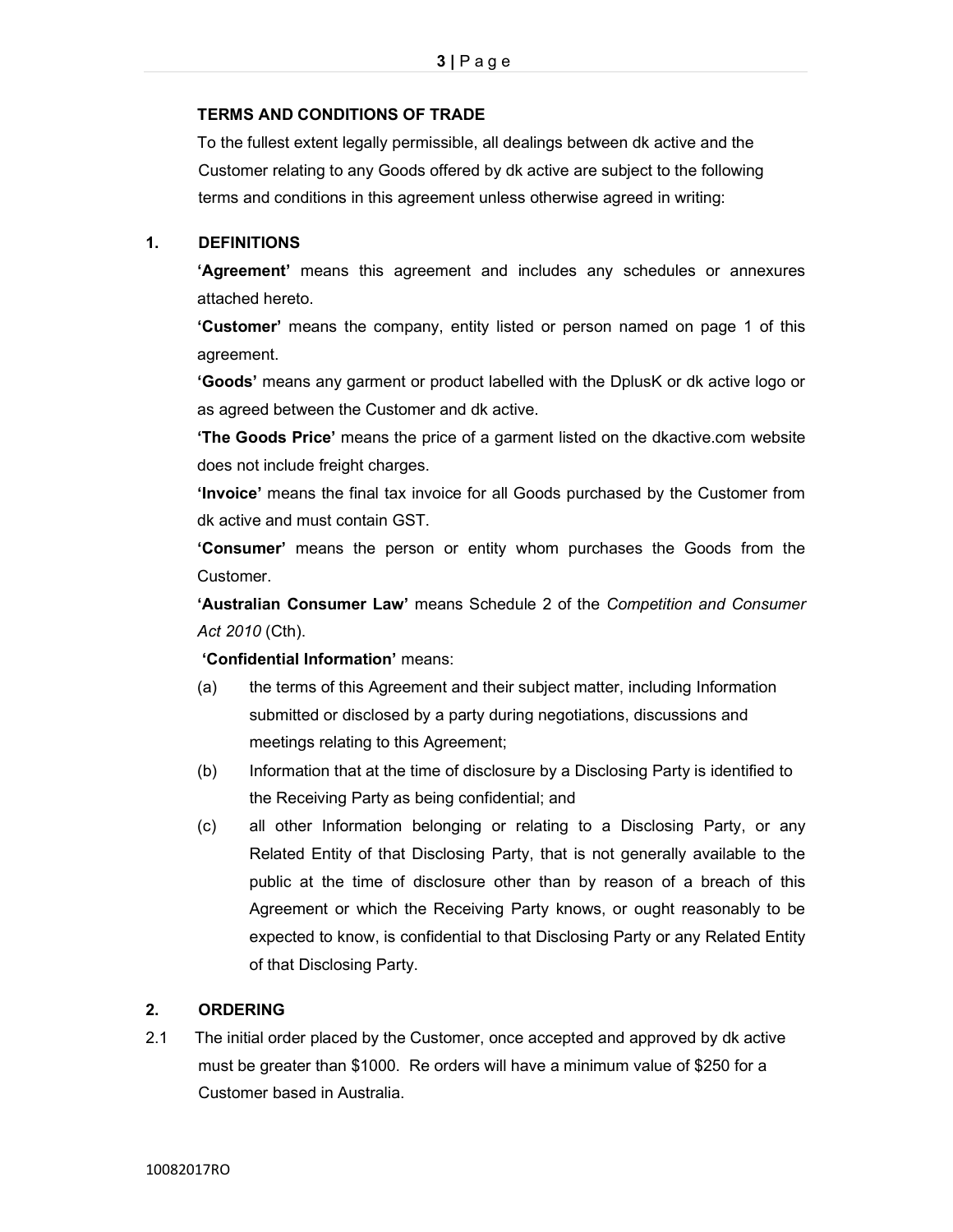2.2 Customers based outside of Australia will have a minimum order value of \$1000 per order.

## 3. FREIGHT

Dk active will offer free freight to the Customer for all orders with a purchase price above \$1000 (excl GST) however the weight per order is capped at a maximum of 20kg. Freight will be paid for in full by the Customer for all orders that exceed the maximum weight of 20kg.

## 4. SUPPLY OF GOODS

Dk active hereby makes a standing offer to supply Goods and the Customer hereby warrants to distribute such Goods on and subject to the terms of this Agreement.

## 5. PRICING

- 5.1 The price for the Goods are set out on the dk active Wholesale website and a login is required to be able to view these prices. Dk active reserves the right to change The Goods Price including wholesale & retail Goods prices at our discression without notice given to the Customer. The Goods Price does not include the cost of delivering the Goods to the destination required by the Customer. An invoice for the Goods ordered under a Purchase Order will be forwarded to the Customer within a reasonable time.
- 5.2 Any discount agreed on between dk active and the Customer can not be applied to stock under promotion or already discounted. The agreed discount can only be applied to full price Goods.

## 6. ORDERING

- 6.1 Dk active will discuss with the Customer either at the time of purchase or before if required, the method in which orders for Goods will be placed, be it either through online means or paper means and also the preferred payment method for the purchase. For the avoidance of doubt, all Customers will be placed on a "Payment at Order" account which requires payment in full before the Goods are dispatched.
- 6.2 Any Purchase Order submitted must, as a minimum, specify the following details:
	- (a) the required Goods (including the quantity of each item required);
	- (b) the Delivery Point; and
	- (c) whether it requires an estimate of the delivery fees associated.
- 6.3 The Customer acknowledges that the delivery fees are determined on weight and size of the order being placed. Should dk active provide an estimate of the delivery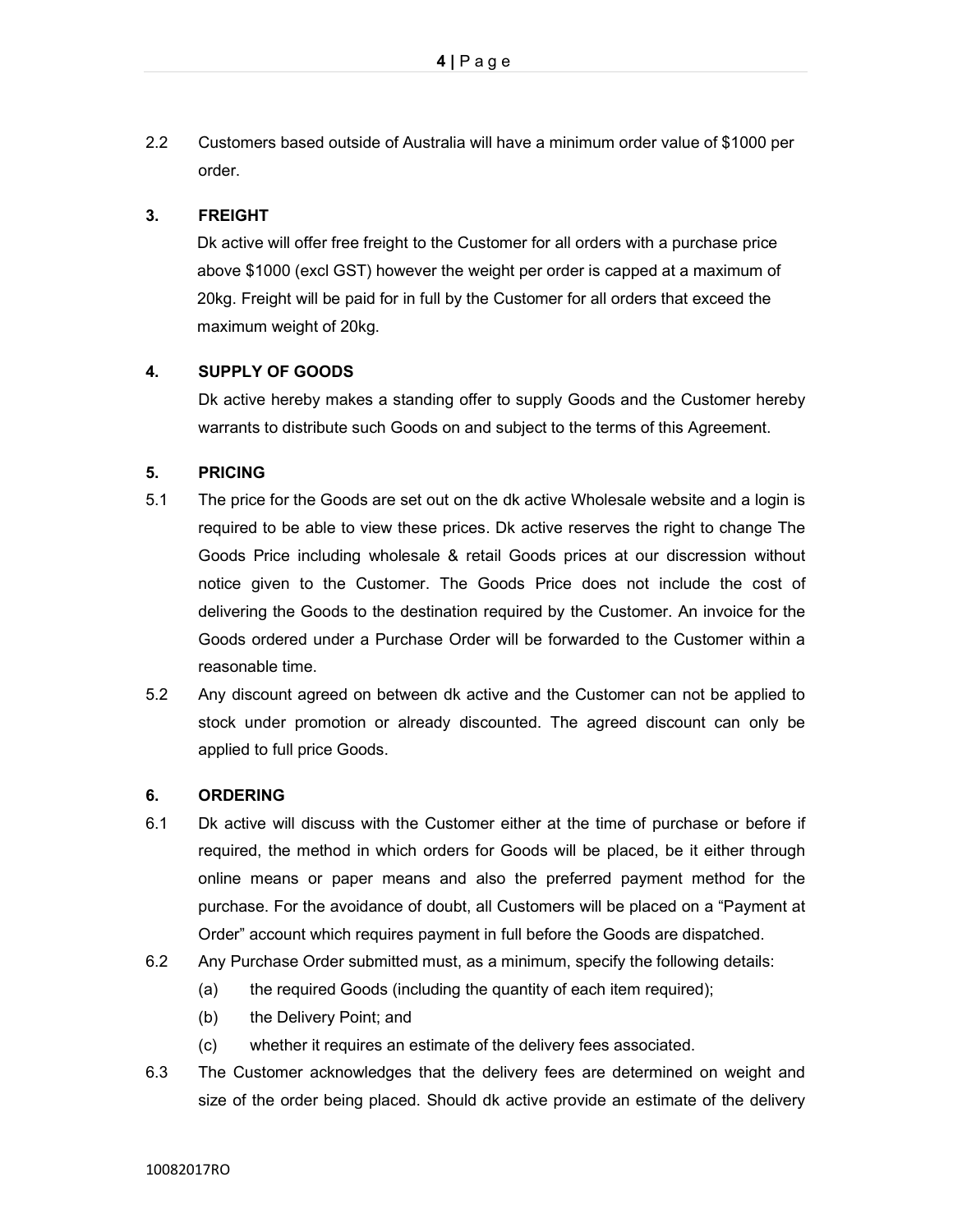fees, the Customer acknowledges that such figure is an estimate only and may change subject to the fees issued by the delivery provider.

- 6.4 If the Customer is on a "Payment at Order" account, the Customer acknowledges that dk active will only commence packing the Purchase Order once payment is received for the Goods Invoice, and that if payment of the Goods Invoice is received later than what is stated in this clause, the estimated delivery date may be affected.
- 6.5 Payments of all invoices must be made free from any deductions and offsets, must be made in immediately available funds by the due date and will be at the Customer's risk until received by dk active.

#### **DELIVERY**

- 6.6 The Customer must ensure ease of access to the Delivery Point in order for the Goods to be delivered. Should the Delivery Point require an additional step in order for delivery to be effective, for instance, attending at a reception, or entering a code, such steps are required to be provided to dk active at least 3 days prior to the estimated delivery time. If the Customer does not provide these instructions to dk active resulting in a failed delivery, then the Customer acknowledges it may be liable for cost associated with a failed delivery attempt, if chargeable by the delivery provider.
- 6.7 Dk active's delivery provider will deliver and the Customer must accept the Goods as per the Invoice, however dk active does not take any liability (direct, indirect, consequential or otherwise) for the delay in the delivery of the Goods provided the Goods have been submitted to the delivery provider within a reasonable time prior to the proposed date of delivery. Unfortunately, as dk active outsources the delivery of the Goods, it is unable to provide actual delivery dates. Therefore dk active will only give an estimated delivery time. DplusK Autralia reserves the right to deliver the Goods subject to a Purchase Order in instalments.
- 6.8 The Goods will be considered to have been delivered in good and merchantable condition unless the Customer gives dk active written notice within 14 Business Days after delivery (if within Australia) or 21 Business Days after delivery (if from outside of Australia).
- 6.9 Dk active will not take responsibility for defective Goods if it is defective due to the Customer's neglect, misuse, accident or omission to store or deal with such Goods.
- 6.10 If the Customer gives dk active written notice of damaged Goods under this clause it must:
	- (a) preserve the Goods in the state in which it was delivered; and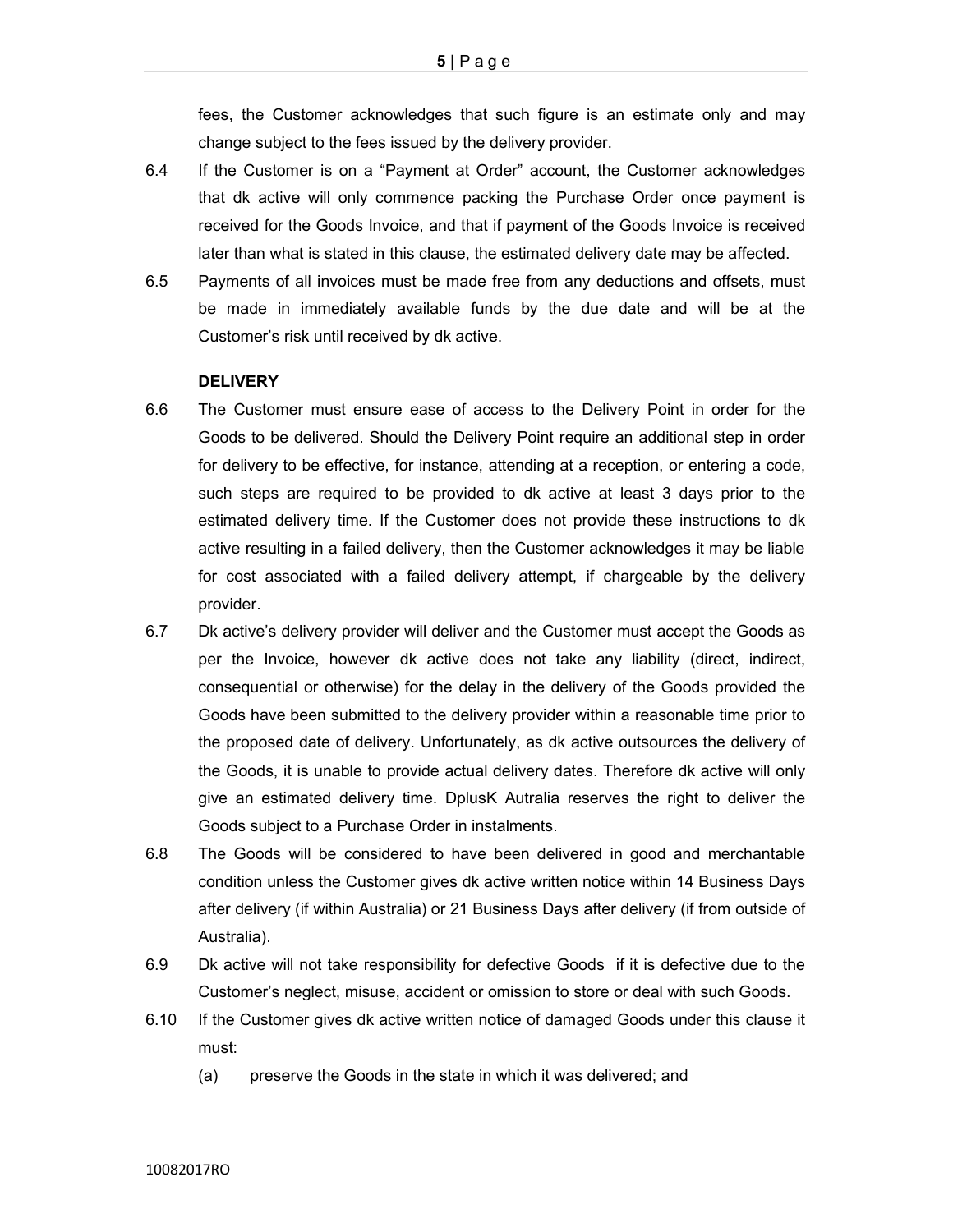- (b) return the Goods, at dk active's cost after providing dk active written notice as per clause 6.8
- 6.11 All returns of Goods must include the following:
	- (a) Invoice and/or purchase order initially issued for the Goods;
	- (b) the specific Goods in their original state, packaging and undamaged (third party alterations or repairs will void any return policy); and
	- (c) written confirmation either by email or letter that the Goods have not been washed and worn (multiple times) and the reasons why they are being returned.
- 6.12 Dk active will investigate and determine, in its discretion, whether the Goods are defective. Should the Goods be defective in dk active's reasonable opinion, dk active's liability in respect of Goods or for breach of a condition, warranty or Consumer Guarantee in relation to the provision of Goods are limited to any one of the following options as determined by the Customer:
	- (a) replacement of the Goods.
	- (b) issuing a credit of the cost of replacing the Goods or of acquiring equivalent Goods, and bearing the cost of the delivery fees associated with sending out replacement Goods.
- 6.13 Should dk active determine that the Goods are conforming, then the Customer acknowledges and agrees to pay for any further delivery charges associated with the return of the Goods to the Customer.
- 6.14 Should an item under a purchase order not be delivered in accordance with a purchase order, the Customer, will in writing, as soon as possible after delivery of the Goods, and nonetheless within 2 Business Days from delivery, advise dk active of the failure to provide the requested Goods. Dk active will then endeavour to investigate the Customer's notice.

## 7. TITLE IN AND RISK TO GOODS

7.1 Title in the Goods passes to the Customer upon payment for the Goods. Dk active's insurance will cover the Goods until received from the delivery partner. Risk in the Goods will pass to the Customer when the Goods are signed for or delivered by dk active's delivery partner.

#### INVOICING AND PAYMENT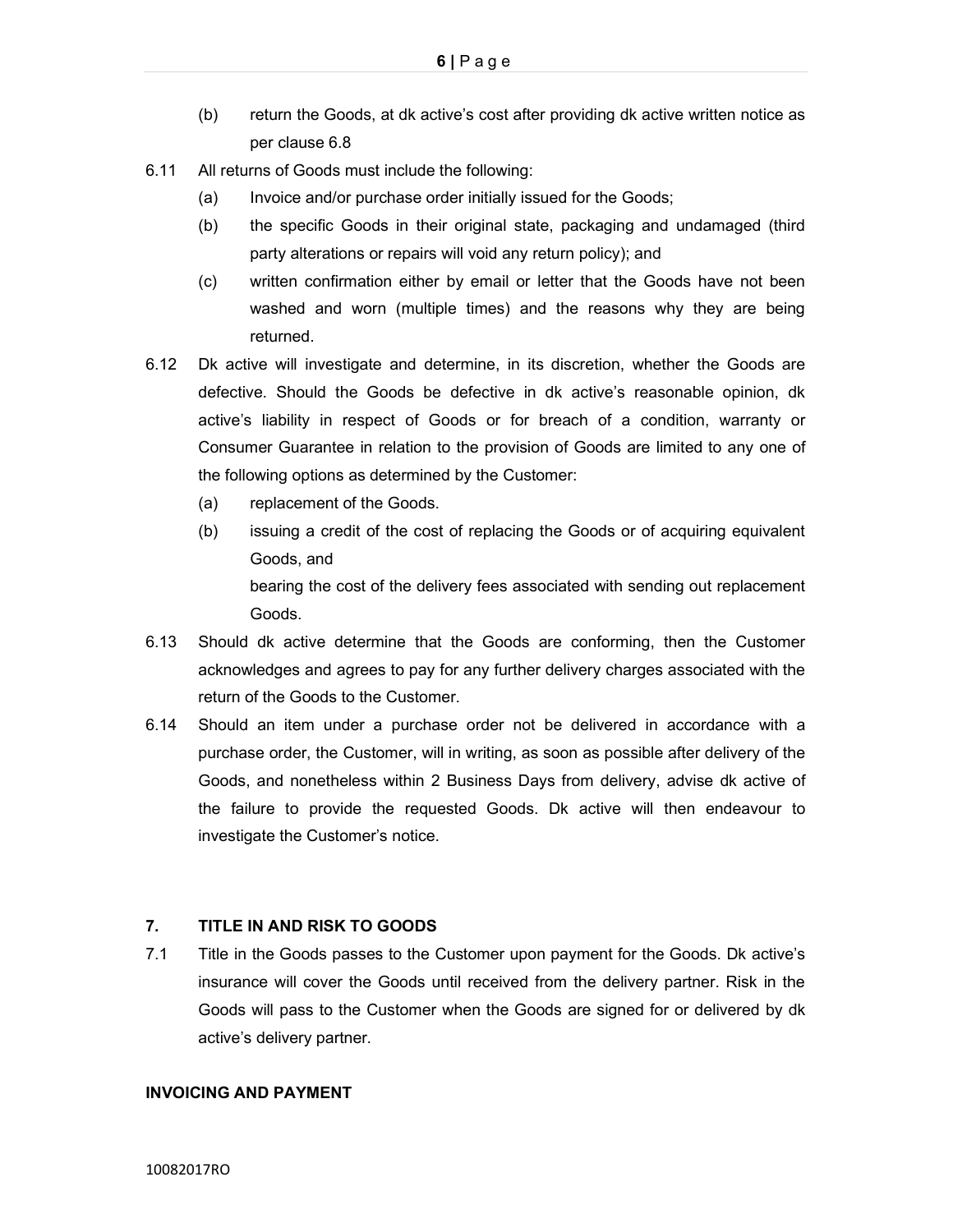- 7.2 Payment of any invoice will be made in such currency as noted on the invoice, and in such methods as prescribed by such invoice. Cheques are not acceptable.
- 7.3 Dk active will not dispatch the Goods to the Customer until full payment of the Invoice is received and cleared, unless otherwise agreed in writing between dk active and the Customer.

## 8. RETURNS

- 8.1 Returns are accepted on Goods within 14 days for domestic and 21 days for international from the date you received the item and only **IF THEY ARE DAMAGED,** UNSELLABLE OR THE INCORRECT PRODUCT ONLY. Items received or requests to return items outside of this period or for any reason other than what is stated in this clause will NOT be accepted. We recommend that all items are inspected as soon as they are received to ensure you are able to return items within this timeframe.
- 8.2 To be eligible for a return, please make sure that:
	- (a) The product was received in the last 14 (domestic)/ 21 (international) days
	- (b) The product is in its original packaging
	- (c) You have the receipt or proof of purchase
	- (d) All merchandise MUST be unwashed and unworn.
	- (e) All original tags MUST still be attached to the merchandise.
	- (f) Products that do not meet these criteria will not be considered for return.

## 9. WARRANTIES AND ACKNOWLEDGEMENTS

- 9.1 Dk active warrants to the Customer that:
	- (a) The Goods are new when delivered to the Customer;
	- (b) are fit for the purpose stated in the specification or elsewhere in the Purchase Order (or, if no purpose is stated, the purpose for which the Goods would ordinarily be used);
	- (c) are of merchantable quality and comply with all applicable Laws and standards; and
	- (d) it will replace faulty Goods delivered to the Delivery Point specified by the Customer.
- 9.2 The Customer warrants, acknowledges and agrees as follows, that:
	- (a) If any Goods delivered to the Consumer by the Customer or its agent, which is alleged to be faulty or defective by the Consumer, the Customer will be responsible for, including but not limited to:
		- (i) receiving the alleged defective Goods by the Consumer; and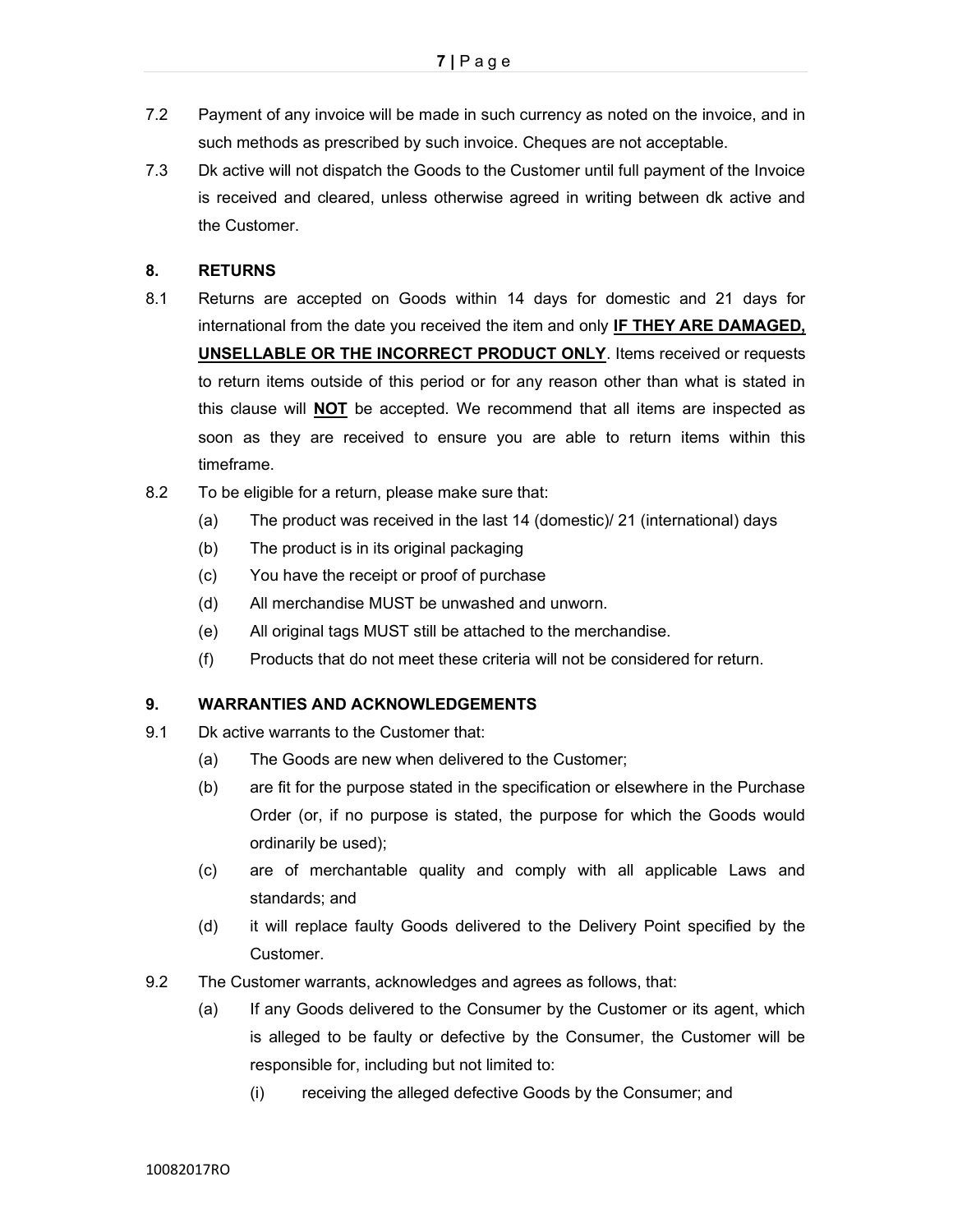- (ii) returning such alleged defective Goods to dk active at the Customer's cost; and
- (iii) will pay for all freight involved in returning the Goods to the Consumer once replaced by dk active.

## 10. FORCE MAJEURE

- 10.1 Definitions: For the purposes of this clause, Force Majeure Event means:
	- (a) an act of God, lightning, fire, flood, explosion;
	- (b) strike, lock-out or other labour difficulty;
	- (c) breakage, accident or other damage to or failure of machinery or equipment
	- (d) unavailability or shortage of raw materials, labour, power supplies or transport facilities; or
	- (e) failure or inability to obtain licences or the effect of any applicable laws; and
	- (f) any other event which is not within the reasonable control of dk active.
- 10.2 Where a Force Majeure Event prevents or delays dk active from performing any obligation under this Agreement, that obligation is suspended as long as the Force Majeure Event continues.

#### 11. SUSPENSION AND TERMINATION

- 11.1 Dk active may suspend completing a Purchase Order should the Customer be
	- (a) any breach, default or repudiation of this Agreement; and
	- (b) the exercise, or attempted exercise of any right, power, privilege or authority or remedy of dk active under or by virtue of this Agreement, including all amounts incurred in recovering amounts outstanding.
- 11.2 Dk active may terminate this Agreement and any or all Purchase Order Contracts by giving a minimum of 30 days notice in writing.

#### 12. INTELLECTUAL PROPERTY

12.1 All intellectual property in the Goods, associated trademarks, designs, marketing and advertising material vest in dk active. This Agreement does not authorise or licence the Customer to use the name, trademark or other symbols or marks of dk active without its prior written consent. The Customer agrees to cease using such name, marks or symbols of dk active upon written notice.

## 13. GST

13.1 Unless otherwise expressly stated, all prices or other sums payable or consideration to be provided under or in accordance with this Agreement are exclusive of GST.